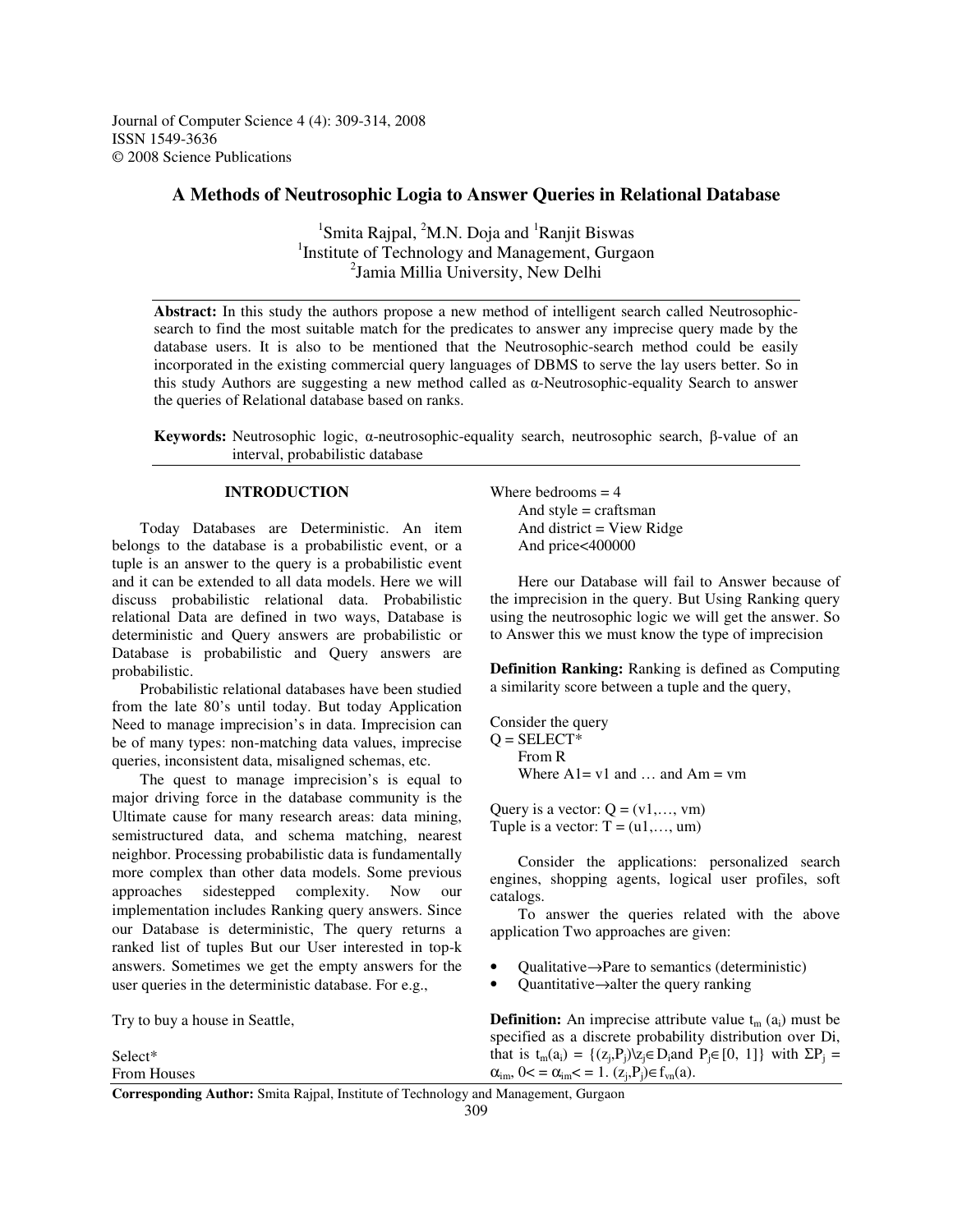This definition covers both interpretations of null values as well as the usual interpretation of imprecise data: If  $a_{im} = 1$ , we certainly know that an attribute value exists and with  $a_{im} = 0$ , we represent the fact that no value exists for this attribute. In the case of  $0 < 0<sub>i</sub>, < 1$ , oi , gives the probability that an attribute value exists: For example, someone who is going to have a telephone soon gave us his number, but we are not sure if this number is valid already. With imprecise values specified this way, their probabilistic indexing weight can be derived easily.

**Definition probabilistic tuples:** Let R (A) be a relation scheme and let  $t = (V_1; \dots; V_n)$  be a tuple of cases of the relation scheme R. For each Vi, let  $V<sub>I</sub>$  be the set of the  $v_j = (a_j, l_j, u_j; p_j)$  such that  $(a_j; l_j; u_j) \in Vi$ , where  $p_j$ is the path associated with aj . A probabilistic tuple  $t_0 =$  $(v_1$ <sup>'</sup>; : : : ;  $v_n$ <sup>'</sup>) is an element of the cartesian product  $V_1 \times \ldots \times V_0$ .

By  $A_i$ . 1,  $A_i$ . u and Ai. p we denote  $l_j$ ,  $u_j$  and  $p_j$ associated with a generic value of  $A_i$  in a given probabilistic tuple, respectively.

**Definition: Probabilistic relation:** A probabilistic relation  $r$  of the scheme  $R(A)$  is a finite set of probabilistic tuples of R  $(A)$ . By domr  $(A_i)$  we will denote the set of all values of the attribute  $A_i$  in the relation r.

**Definition: Probabilistic database:** A probabilistic database of the database scheme  $R = \{R_1(A_1), \ldots, R_m\}$  $(A<sub>m</sub>)$  is a finite set of probabilistic relations  $r = (r1)$ <sub>……</sub>  $r_m$ ), where each ri is a relation of the scheme  $R_i(A_i)$ .

In order to avoid probabilistic ambiguities we assume that in each initial relation there cannot be identical tuples.

So the failure of the RDBMS due to the presence of imprecise constraints in the query predicate which can not be tackled due to the limitation of the grammar in standard query languages which work on crisp environment only. But this type of queries is very common in business world and in fact more frequent than grammatical-queries, because the users are not always expected to have knowledge of DBMS and the query languages.

Consequently, there is a genuine necessity for the different large size organizations, especially for the industries, companies having world wide business, to develop such a system which should be able to answer the users queries posed in natural language, irrespective of the QLs and their grammar, without giving much botheration to the users. Most of these type of queries are not crisp in nature and involve predicates with fuzzy (or rather vague) data, fuzzy/vague hedges (with concentration or dilation). Thus, this type of queries is not strictly confined within the domains always. The corresponding predicates are not hard as in crisp predicates. Some predicates are soft because of vague/fuzzy nature and thus to answer a query a hard match is not always found from the databases by search, although the query is nice and very real and should not be ignored or replaced according to the business policy of the industry. To deal with uncertainties in searching match for such queries, fuzzy logic and rather vague logic<sup>[1]</sup> and Neutrosophic logic by Smarandache<sup>[7]</sup> will be the appropriate tool.

In this study we propose a new type of searching techniques called as neutrosophic search which is a combination of  $\alpha$ -Neutrosophic-equality search and neutrosophic proximity search by using Neutrosophic set theory to meet the predicates posed in natural language in order to answer imprecise queries of the users. Thus it is a kind of an intelligent search for match in order to answer imprecise queries of the lay users. We call this method by Neutrosophic search which is a combination of  $\alpha$ -Neutrosophic-equality search and neutrosophic proximity search.

Our method, being an intelligent soft-computing method, will support the users to make and find the answers to their queries without iteratively refining them by trial and error which is really boring and sometimes it seriously effects the interest (mission and vision) of the organization, be it an industry, or a company or a hospital or a private academic institution etc. to list a few only out of many. Very often the innocent (having a lack of DBMS knowledge) users go on refining their queries in order to get an answer. The users are from different corner of the academic world or business world or any busy world. For databases to support imprecise queries, our intelligent system will produce answers that closely match the queries constraints, if des not exactly. This important issue of closeness can not be addressed with the crisp mathematics. That is why we have used the Neutrosophic tools .

**Theory of neutrosophic set:** In the real world there are vaguely specified data values in many applications, such as sensor information, Robotics etc. Fuzzy set theory has been proposed to handle such vagueness by generalizing the notion of membership in a set. Essentially, in a Fuzzy Set (FS) each element is associated with a point-value selected from the unit interval [0,1], which is termed the grade of membership in the set. A Vague Set (VS), as well as an Intuitionistic Fuzzy Set (IFS), is a further generalization of an FS.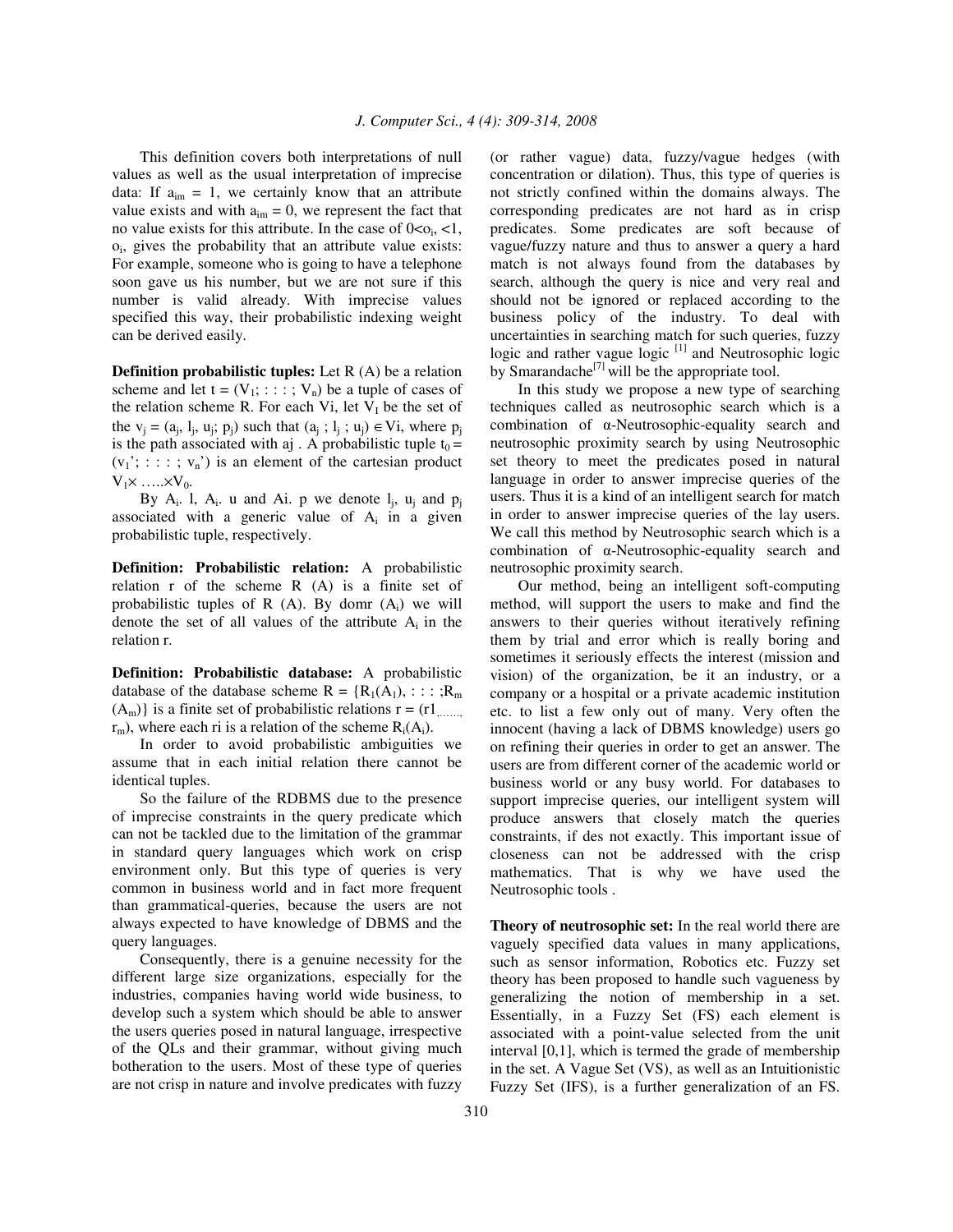Now take an example, when we ask the opinion of an expert about certain statement, he or she may say that the possibility that the statement is true is between 0.5 and 0.7 and the statement is false is between 0.2 and 0.4 and the degree that he or she is not sure is between 0.1 and 0.3. Here is another example, suppose there are 10 voters during a voting process. In time t1, three vote yes, two vote no and five are undecided, using neutrosophic notation, it can be expressed as x  $(0.3, 0.5, 0.2)$ ; in time t2, three vote yes, two vote no, two give up and three are undecided, it then can be expressed as x (0.3,0.3,0.2). That is beyond the scope of the intuitionistic fuzzy set. So, the notion of neutrosophic set is more general and overcomes the aforementioned issues. In neutrosophic set, indeterminacy is quantified explicitly and truth membership, indeterminacy-membership and falsitymembership are independent. This assumption is very important in many applications such as information fusion in which we try to combine the data from different sensors. Neutrosophy was introduced by Smarandache<sup>[7].</sup>

Neutrosophic set is a powerful general formal framework which generalizes the concept of the classic set, fuzzy set<sup>[2]</sup>, Vague set<sup>[1]</sup> etc.

A neutrosophic set A defined on universe U.  $x = x$  $(T, I, F)$   $\varepsilon$  A with T,I and F being the real standard or non-standard subsets of  $]0-1+$ [, T is the degree of truthmembership of A, I is the degree of indeterminacy membership of A and F is the degree of falsitymembership of A.

**Definition:** A Neutrosophic set A of a set U with  $t_A(u)$ ,  $f_A(u)$  and  $I_A(u)$ ,  $\forall u \in U$  is called the  $\alpha$ - Neutrosophic set of U, where  $\alpha \in [0,1]$ .

**Definition**: A Neutrosophic number (NN) is a Neutrosophic set of the set R of real numbers.

**Operations with neutrosophic sets:** We need to present these set operations in order to be able to introduce the neutrosophic connectors.

Let S1 and S2 be two (unidimensional) real standard or non-standard subsets, then one defines.

**Addition of sets:** S1  $\oplus$  S2 = {x|x = s1+s2, where s1∈S1 and s2∈S2}, with inf S1⊕S2 = inf S1+inf S2, sup  $S1 \oplus S2$  = sup  $S1+sup S2$  and as some particular cases, we have  ${a} \oplus S2 = {x|x = a+s2, \text{ where } s2 \in S2}$ with inf  ${a} \oplus S2 = a+inf S2$ , sup  ${a} \oplus S2 = a+sup S2$ .

**Subtarction** of sets:  $S1\Theta S2 = \{x|x=s1-s2, \text{ where }$ s1∈S1 and s2 $\in$ S2}.

For real positive subsets (most of the cases will fall in this range) one gets inf  $S1\Theta S2 = \inf S1$ -sup S2, sup  $S1\Theta S2$  = sup S1-inf S2 and as some particular cases, we have  ${a}$   $\Theta$ S2 =  ${x|x = a-s2, where s2 \in S2}$ , with inf {a}  $\Theta$ S2 = a-sup S2, sup {a}  $\Theta$ S2 = a-inf S2.

**Multiplication of sets:**  $S1 \oplus S2 = \{x | x = s1 \ldots 52\}$ , where s1∈S1 and s2 $\in$ S2}.

For real positive subsets (most of the cases will fall in this range) one gets inf  $S1 \oplus S2 = \inf S1$ . inf S2, sup  $S1@S2$  = sup  $S1@sup S2$  and, as some particular cases, we have  ${a} \oplus S2 = {x|x=a \oplus s2, \text{ where } s2 \in S2}$ , with inf {a}  $\oplus$ S2 = a \* inf S2, sup {a}  $\oplus$ S2 = a $\oplus$ sup S2.

**Division of sets by a number:** Let  $k \in \mathbb{R}^*$  then S1/k =  ${x|x=s1/k, where s1 \in S1}.$ 

**Neutrosophic logic connectors:** One uses the definitions of neutrosophic probability and neutrosophic set operations. Similarly, there are many ways to construct such connectives according to each particular problem to solve; here we present the easiest ones: One notes the neutrosophic logic values of the propositions A1 and A2 by NL  $(A1) = (T1, I1, F1)$  and  $NL(A2) = (T2, I2, F2)$  respectively.

For all neutrosophic logic values below: if, after calculations, one obtains numbers  $\langle 0 \text{ or } \rangle$ 1, one replaces them  $0$  or  $1^+$  respectively.

**Negation:**  $NL(\neg A1) = (\{1^+\} \Theta T1, \{1^+\} \Theta I1, \{1^+\} \Theta F1)$ 

**Conjunction:** NL  $(A1^A A2) = (T1 \oplus T2, I1 \oplus I2, I2 \oplus I2)$ F1⊕F2). (And, in a similar way, generalized for n propositions.)

**Implication:** NL  $(A1 \leftrightarrow A2) = (\{1^+\} \ \theta T1 \oplus T1 \oplus T2)$ , {1 + } I1⊕I1⊕I2, {1 + } F1⊕F1⊕F2).

**Neutrosophic relation:** A neutrosophic relation R on scheme  $\Sigma$  is any subset of  $\tau(\Sigma) \times [0, 1] \times [0, 1]$ . For any t $\in \tau(\Sigma)$ , we shall denote an element of R as  $\langle t, R(t)^+, R(t)^- \rangle$  $\lambda$ , where R(t)<sup>+</sup> is the belief factor assigned to t by R and R(t)<sup>-</sup> is the doubt factor assigned to t by R. Let  $V(\Sigma)$  be the set of all neutrosophic relations on  $\Sigma$ .

**Consistent neutrosophic relation:** A neutrosophic relation R on scheme  $\Sigma$  is consistent if R (t)<sup>+</sup>+R(t)<sup>-</sup>  $\leq$ 1, for all  $t \in \tau(\Sigma)$ . Let  $C(\Sigma)$  be the set of all consistent neutrosophic relations on  $\Sigma$ . R is said to be complete if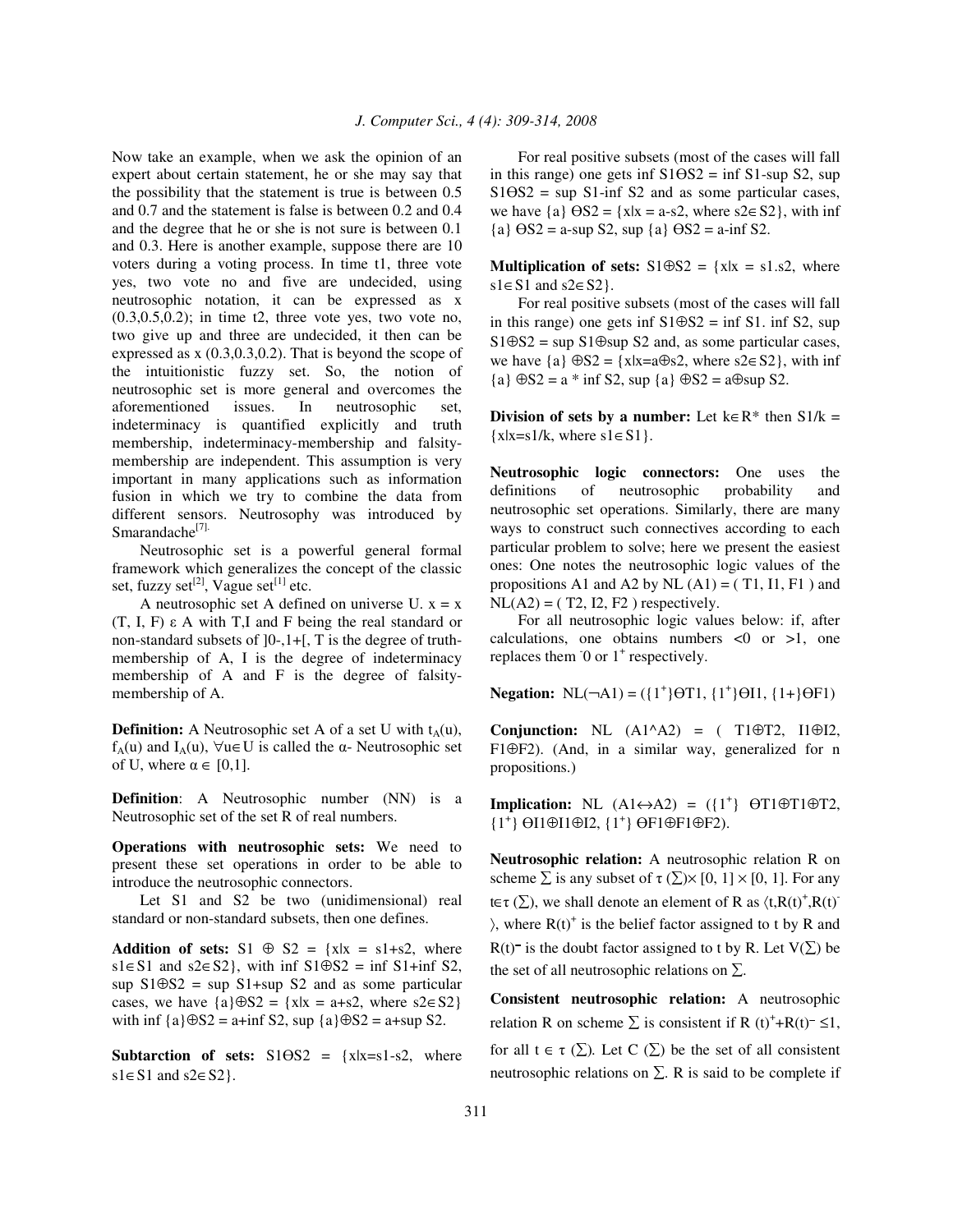$R(t)^+$  +  $R(t)^ \geq$  1, for all  $t \in \tau(\Sigma)$ . If R is both consistent and complete, i.e.,  $R(t)^+ + R(t)^- = 1$ , for all  $t \in \tau(\Sigma)$ , then it is a total neutrosophic relation and let  $T(\Sigma)$  be the set of all total neutrosophic relations on  $\Sigma$ .

**A note on interval mathematics:** Dealing with the mathematics of Neutrosphic set theory, the crisp theory of interval mathematics is sometimes useful. In this section, we recollect some basic notions of interval mathematics. For our purpose in this paper, we need to consider intervals of non-negative real numbers only.

Let  $I_1 = [a,b]$  and  $I_2 = [c,d]$  be two intervals of nonnegative real numbers. A point valued non-negative real number r also can be viewed, for the sake of arithmetic, as an interval [r,r].

#### **Some algebraic operations:**

- Interval Addition:  $I_1 + I_2 = [a+c, b+d]$
- Interval Subtraction:  $I_1-I_2 = [a-c, b-d]$
- Interval Multiplication:  $I_1 * I_2 = [ac, bd]$
- Interval Division:  $I_1 \div I_2 = [a/d,b/c]$ , when c,  $d \neq 0$
- Scalar Multiplication :  $k \cdot I_1 = [ka, kb]$

Ranking of intervals: Intervals are not ordered. Owing to this major weakness, there is no universal method of ranking a finite (or infinite) number of intervals. But in real life problems dealing with intervals, we need to have some tactic to rank them in order to arrive at some conclusion. We will now present a method of ranking of intervals, which we shall use in our work here in subsequent sections. We consider a decision maker (or any intelligent agent like a company manager, a factory supervisor, an intelligent robot, an intelligent network, etc.) who makes a pre-choice of a decision parameter  $\beta \in [0,1]$ . The intervals are to be ranked once the decision-parameter  $\beta$  is fixed. But ranking may differ if the pre-choice  $\beta$  is renewed.

**Definition:**  $\beta$ -value of an interval: Let  $J = [a, b]$  be an interval. The  $\beta$ -value of the interval J is a non-negative real number  $J_{\beta}$ , given by  $J_{\beta} = (1 - \beta)$ . a+ $\beta$ .b.

Clearly,  $0 \leq J_{\beta} \leq 1$  and for  $\beta = 0$   $J_{\beta} = a$ , which signifies that the decision-maker is pessimistic and also for  $\beta = 1$  J<sub> $\beta$ </sub> = b which signifies that the decision-maker is optimistic. For  $\beta = 0.5$  it is the arithmetic-mean to be chosen usually for a moderate decision.

Comparison of two or more intervals we will do here on the basis of  $\beta$ -values of them. If the value of  $\beta$ is renewed, the comparison-results may change. The following definition will make it clear. Now Author is proposing  $\alpha$ -Neutrosophic-equality search.

-**-Neutrosophic equality search:** Consider the Students database as described in section-1. Consider a normal type of query like Project (Student\_Name) Where  $\text{AGE} = \text{approximately } 20$ .

The standard SQL is unable to provide any answer to this query as the search for an exact match for the predicate will fail. The value approximately 20 is not a precise data. Any data of type approximately x, little more than x, slightly less than x, much greater than x etc., are not precise or crisp, but they are Neutrosophic numbers (NN). Denote any one of them, say the neutrosophic number approximately x by the notation  $I(x)$ . We know that a Neutrosophic number is a Neutrosophic Set of the real numbers. Clearly for every member  $a \in dom (AGE)$ , there is a membership value  $t_{I(x)}$  (a) proposing the degree of equality of this crisp number a with the quantity approximately x and a nonmembership value  $f_{I(x)}(a)$  proposing the degree of nonequality . Thus, in neutrosophic philosophy of samarandech, every element of dom (AGE) satisfies the predicate AGE = approximately 20 upto certain extent and does not satisfy too, upto certain extent. But we will restrict ourselves to those members of dom (AGE) which are  $\alpha$ -neutrosophic-equal, the concept of which we will define below. Any imprecise predicate of type  $AGE = approximately 20$ , or of type  $AGE = young$ (where the attribute value young is not a member of the dom(AGE)), is to be called by Neutrosophic-predicate and a query involving Neutrosophic-predicate is called to be a Neutrosophic-query.

**Definition:** Consider a choice-parameter  $\alpha \in [0,1]$ . A member of a of dom  $(AGE)$  is said to be  $\alpha$ -Neutrosophic-equal to the quantity approximate x if  $a \in I_{\alpha}(x)$ , where  $I_{\alpha}(x)$  is the  $\alpha$ -cut of the Neutrosophic number  $I(x)$ . The degree or amount of this equality is measured by the interval  $m_{I(x)}(a) = [t_{I(x)}(a), 1-f_{I(x)}(a)].$ Denote the collection of all such  $\alpha$ -neutrosophic-equal members from dom (AGE) by the notation  $\text{AGE}_{\alpha}(x)$ , which is a subset of dom (AGE). If  $AGE_{\alpha}(x)$  is not a null-set or singleton, then the members can be ranked by ranking their corresponding degrees of equality.

**Definition:** Consider a choice value  $\beta \in [0,1]$ . At  $\beta$  level of choice, for every element a of  $\text{AGE}_n(x)$ , the truthvalue  $t(p_1,p_2)$  of the matching of the predicate  $p_1$ : given by  $AGE = approximately x with the predicate p<sub>2</sub>:AGE$ = a is equal to the  $\beta$ -value of the interval m<sub>I(x)</sub>(a).

**Neutrosophic- proximity search:** The notion of  $\alpha$ neutrosophic-equality search as explained above is appropriate while there is an Neutrosophic-predicate in the query involving NNs. But there could be a variety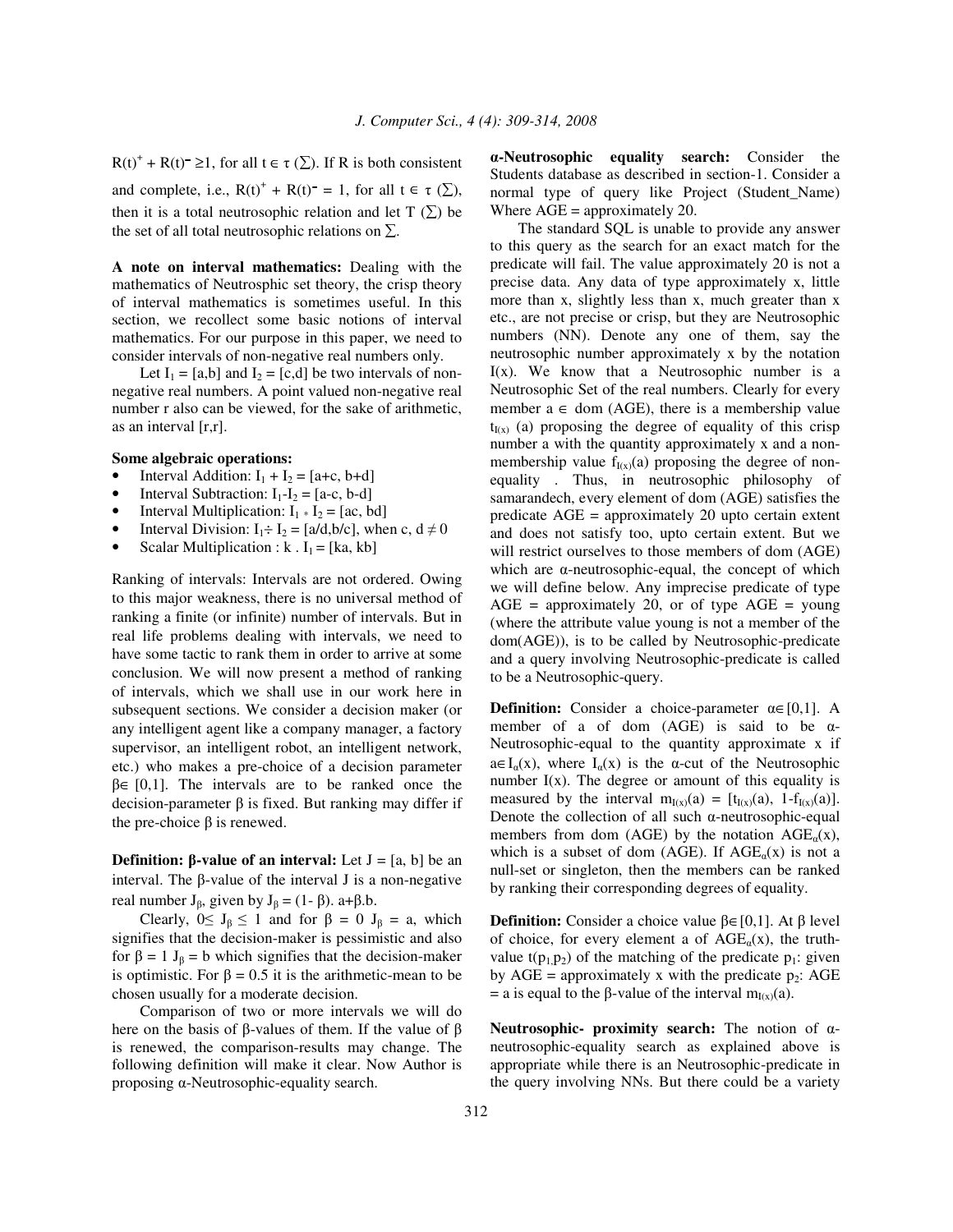of vague predicates existing in a Neutrosophic query, many of them may involve Neutrosophic hedges (including concentration/dilation) like good, very good, excellent, too much tall, young, not old, etc. In this section we present another type of search for finding out a suitable match to answer imprecise queries. In this search we will use the theory of neutrosophic-proximity relation<sup>[4,5]</sup>. We know that a neutrosophic-proximity relation on a universe U is a neutrosophic relation on U which is both neutrosophic-reflexive and neutrosophicsymmetric.

Consider the Students database as described in section-1 and a query like Project (Student\_Name) Where Eye-Color = dark-brown.

The value/data dark-brown is not in the set dom (Eye-Color). Therefore a crisp search will fail to answer this. The objective of this research work is to overcome this type of drawbacks of the classical SQL. For this we notice that there may be one or more members of the set dom (Eye-Color) which may closely match the eyecolor of brown or dark- brown.

Consider a new universe given by  $W = dom(EYE-$ COLOR)  $\cup$  {dark-brown}.

Propose a Neutrosophic-proximity relation R over W. Choose a decision-parameter  $\alpha \in [0, 1]$ . We propose that search is to be made for the match  $e \in dom(EYE-$ COLOR) such that  $t_R$ (dark-brown, e) $\geq \alpha$ .

(It may be mentioned here that the condition  $t_R$ (dark-brown,e)  $\geq \alpha$  does also imply the condition  $f_R(dark-brown,e) \leq 1-\alpha$ ).

We say that e is a close match with dark-brown with the degree or amount of closeness being the interval  $m_{dark-brown}(e)$  given by  $m_{dark-brown}(e) = [t_R(dark-tanh)]$ brown,e),  $1 - f_R(dark-brown, e)$ ].

At  $\beta$  level of choice, the truth-value t ( $p_1, p_2$ ) of the matching of the predicate  $p_1$ : given by EYE-COLOR = dark-brown with the predicate  $p_2$ : AGE = e is equal to the  $\beta$ -value of the interval  $m_{dark-brown}(e)$ .

**Neutrosophic-search:** In this section we will now present the most generalized method of search called by Neutrosophic-search. The Neutrosophic-search of matching is actually a combined concept of  $\alpha$ neutrosophic-equality search, neutrosophic-proximity search and crisp search.

For example, consider a query like Project (Student\_Name)

Where (Sex =  $M$ , Eye-Color = dark-brown, Age= approximately 20).

This is a neutrosophic-query.

To answer such a query, matching is to be searched for the three predicates  $p_1$ ,  $p_2$  and  $p_3$  given by:

- $p_1$ : SEX = M,
- $p_2$ : EYE-COLOR = dark-brown and
- $p_3$ : AGE = approximately 20

where  $p_1$  is crisp and  $p_2$ ,  $p_3$  are neutrosophic(imprecise).

Clearly, to answer this query the proposed neutrosophic search method is to be applied, because in addition to crisp search, both of  $\alpha$ -neutrosophic-equality search and neutrosophic-proximity search will be used to answer this query. The truth-value of the matching of the conjunction p of  $p_1$ ,  $p_2$  and  $p_3$  will be the product of the individual truth values, (where it is needless to mention that for crisp match the truth-value will be exactly 1). There could be a multiple number of answers to this query and the system will display all the results ordered or ranked according to the truth-values of p.

It is obvious that the neutrosophic-search technique for predicate-matching reduces to a new type of fuzzysearch technique as a special case.

## **CONCLUSION**

In this study, we have introduced a new method to answer imprecise queries of the lay users from the databases (details of the databases may not be known to the lay (users). We have adopted Neutrosophic set tool to solve the problem of searching an exact match or a close match (if an exact match is not available) of the predicates so that we will be able to get the answer of evidence for you (i.e., exact/truth match) and evidence against you (i.e., false match) and the undecidability (i.e., indeterminacy) This is a complete new Method of Answering Queries based on Neutrosophic logic.

## **REFERENCES**

- 1. Gau, W.L. and D.J. Buehrer, 1993. Vague sets. IEEE Trans. Syst., Man and Cybernetics, 23:610-614. ieeexplore.ieee.org/xpl/tocresult.jsp?isnumber=592 3&isYear=1993&count=32&page=1
- 2. Atanassov, K., 1986. Intuitionistic fuzzy sets. Fuzzy Sets System, 20: 87-96. linkinghub.elsevier.com/retrieve/pii/016501149400 286G
- 3. Atanassov, K., 2000. Intuitionistic Fuzzy Sets: Theory and Applications. Physica-Verlag, New York. ISBN 37908 1425 3
- 4. Bustince, H. and P. Burillo, 1996. Vague sets are intuitionistic fuzzy sets. Fuzzy Sets Syst., 79: 403- 405. portal.acm.org/citation.cfm?id=241549